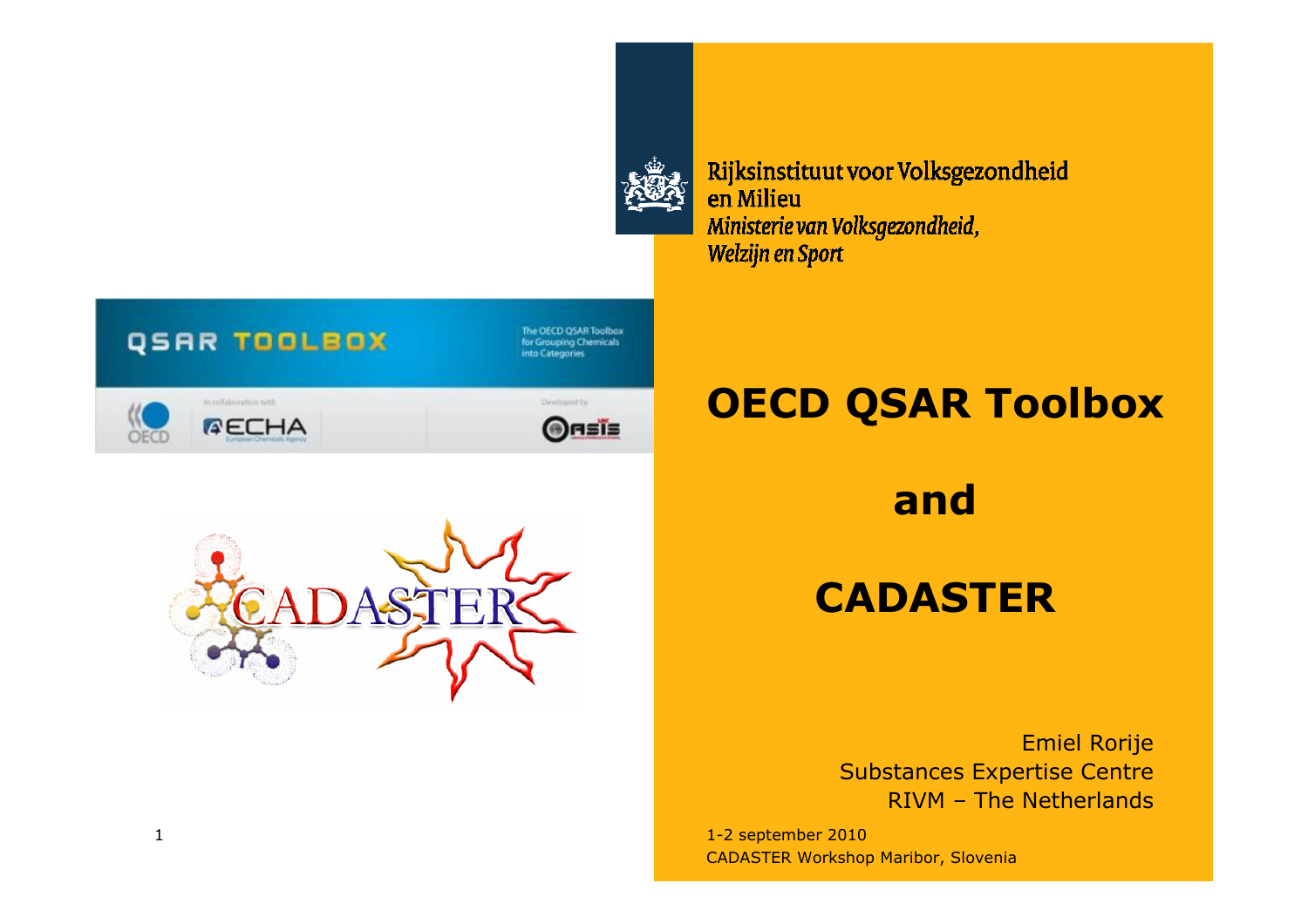

#### OECD QSAR Toolbox: http://www.qsartoolbox.org/

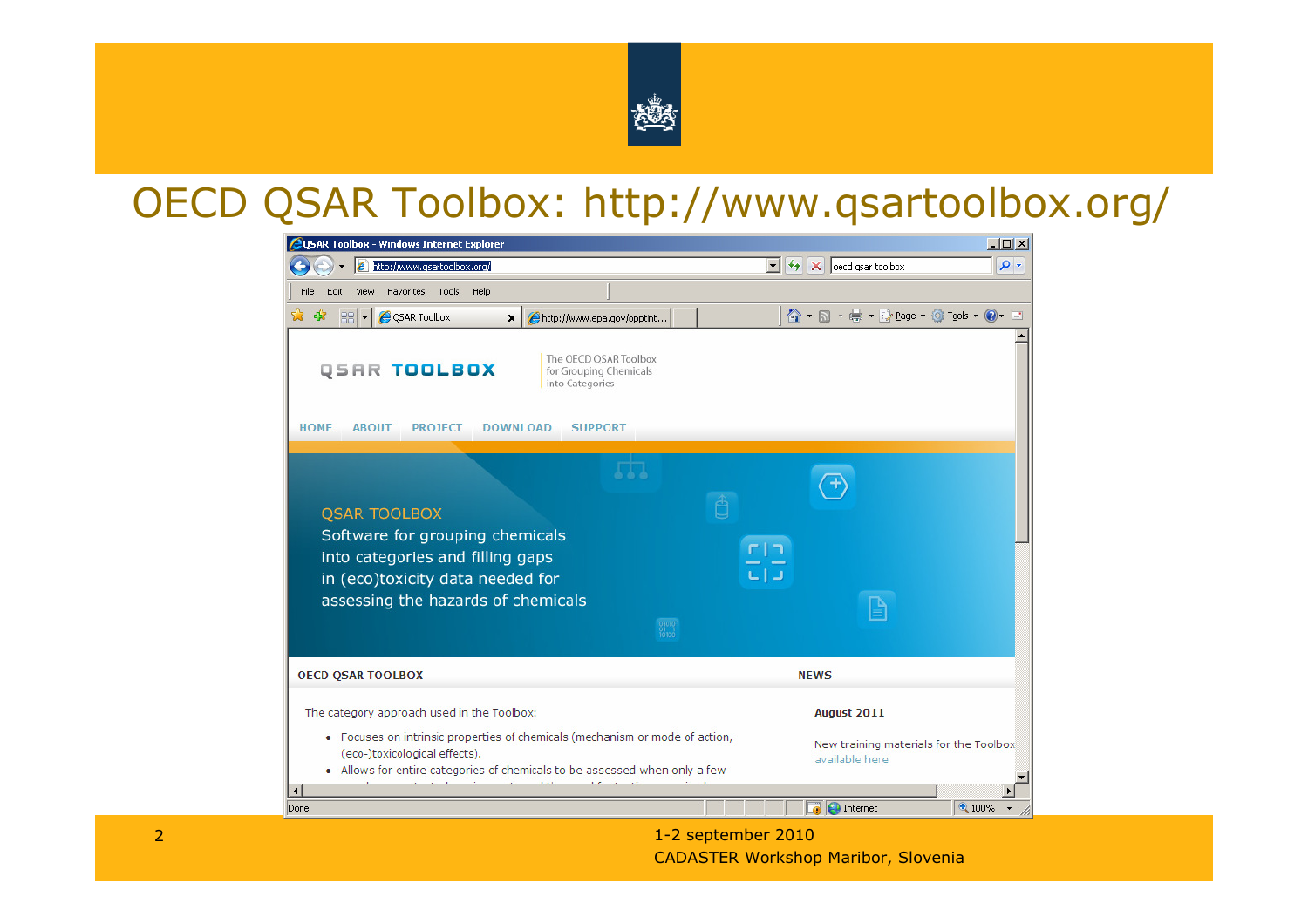

## OECD QSAR Toolbox - timeline

- 2004: OECD members countries recognize a need focus on regulatory use and application of (Q)SARs
- 2005: Setubal (P): criteria for evaluation/validation of (Q)SARs<br>● 2006: Pepert on potential user peods / mock-un screens *(P1*
- ●2006: Report on potential user needs / mock-up screens (RIVM)
- 2007: Several beta versions 0.x distributed, tested, commented<br>● 2008: v1.0 released. Proof of Principle *(OECD, ex-ECB, ECL*
- 2008: v1.0 released, Proof of Principle *(OECD, ex-ECB, ECHA)*<br>● 2010: v2.0 extended (data\_models\_prefiles) *\_\_\_\_\_\_\_\_\_\_\_\_\_\_\_\_\_\_\_\_\_\_\_\_\_\_\_\_\_\_\_\_\_\_*
- 2010: v2.0, extended (data, models, profiles) (ECHA)<br>→ focus on sategory formation
	- focus on category formation
- 2012: v3.0, expansion of data, models, profiles
	- chemical speciation, metabolism, mixtures
	- chronic effects data and profiles,<br>- Adverse Outcome Pathways
	- Adverse Outcome Pathways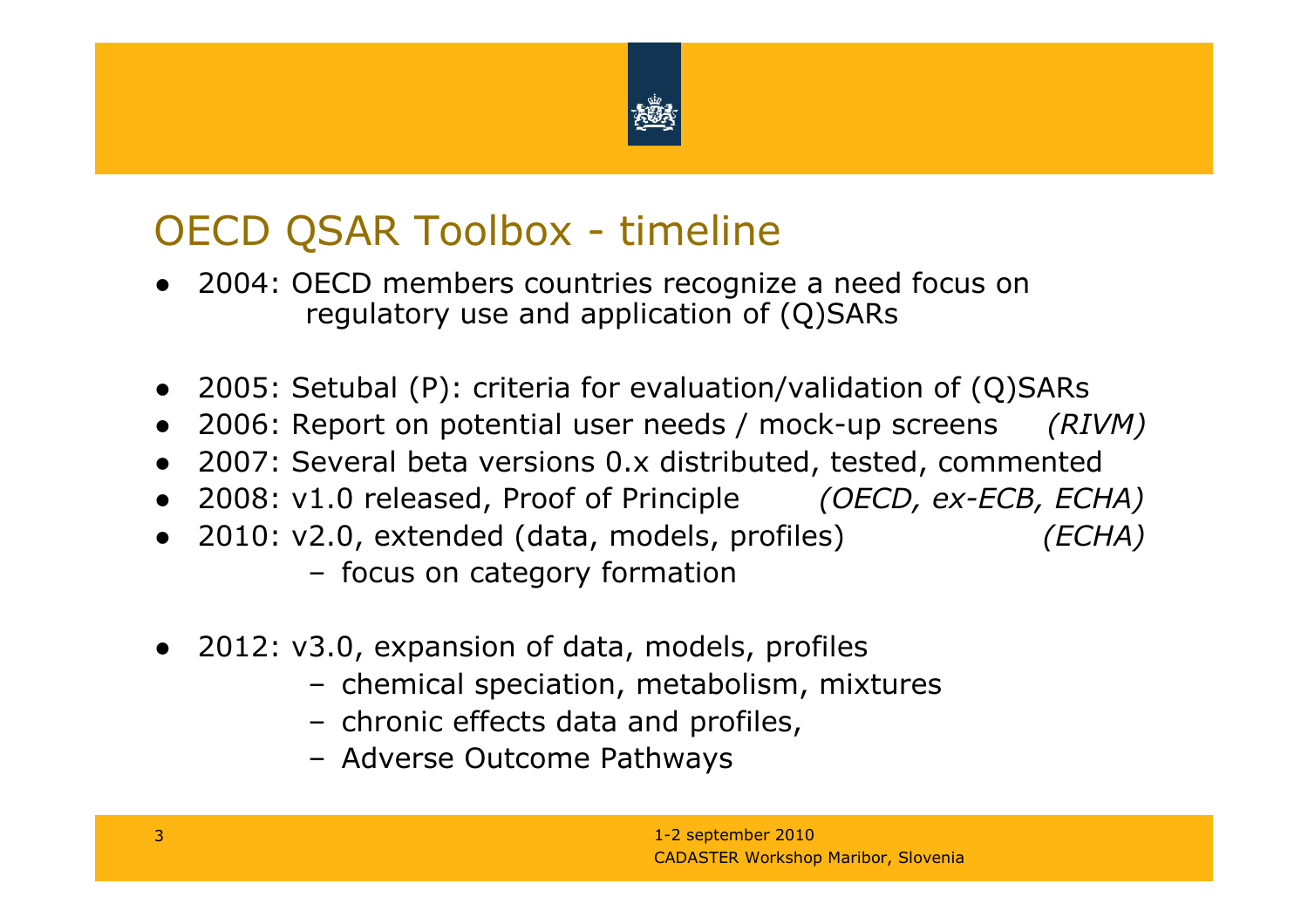

## **CADASTER**

- aims at providing the practical guidance to integrated risk<br>assessment by carrying out a full hazard and risk assessme assessment by carrying out a full hazard and risk assessment forchemicals belonging to four compound classes (for REACH).
- Hazard assessment:<br>Enformation requi
	- Information requirements Fact REACH Annex VII-X
	- Existing data
	- QSAR predictions
	- Read across & Category Approaches
	- Weight of Evidence analysis<br>Expesure Based Waiving
	- Exposure Based Waiving

**}** REACH Annex XII

– Testing Proposal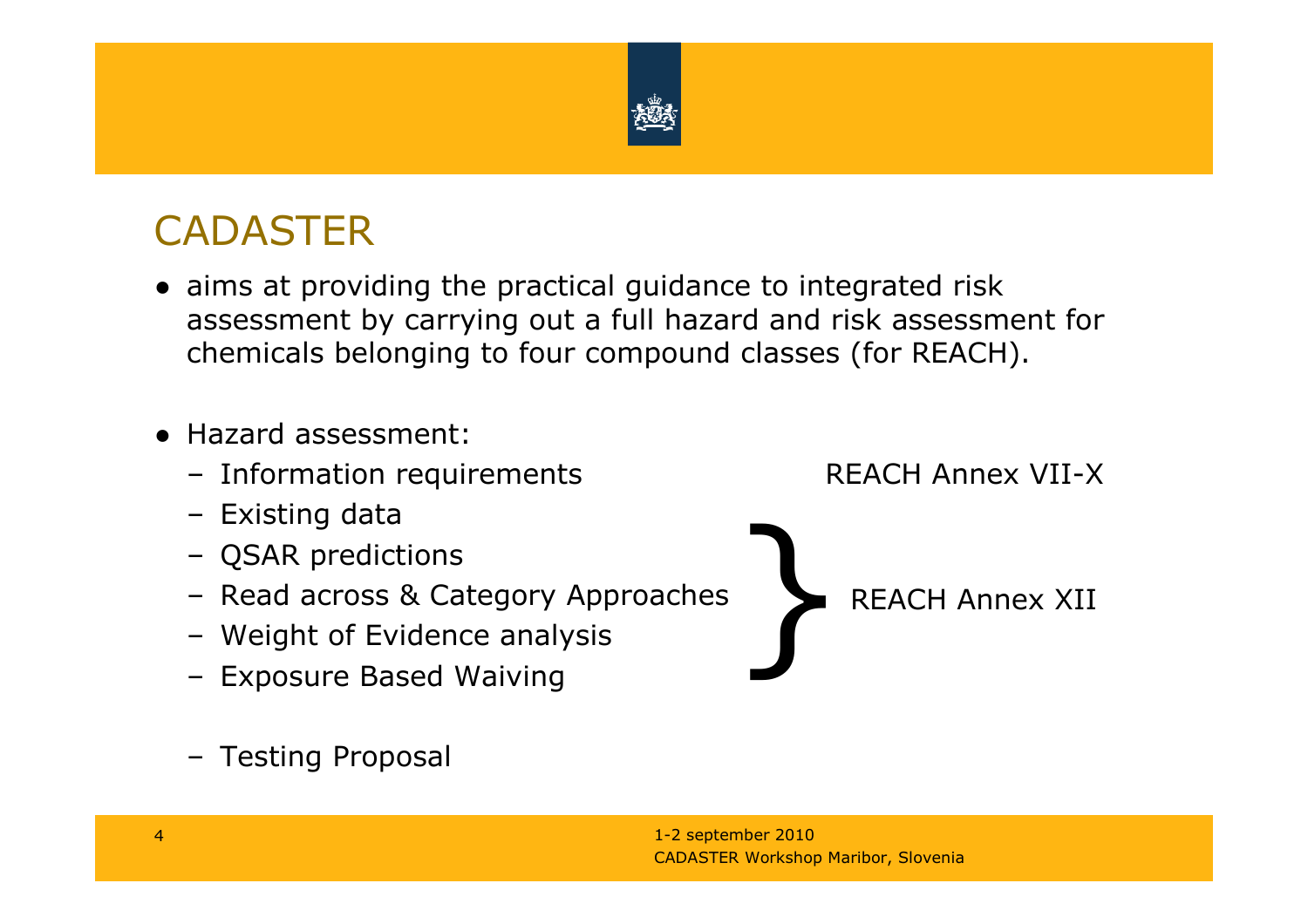

### Existing Data / WoE data

- QSAR Toolbox contains<br>churchure identity inf
	- structure identity information
	- regulatory inventories
	- (eco)toxicological datasets
- Can be used as a "one stop" database
- No quality assessment of tox data
- Focus on regulatory endpoints, but other data also available
- Aggregation of data on different levels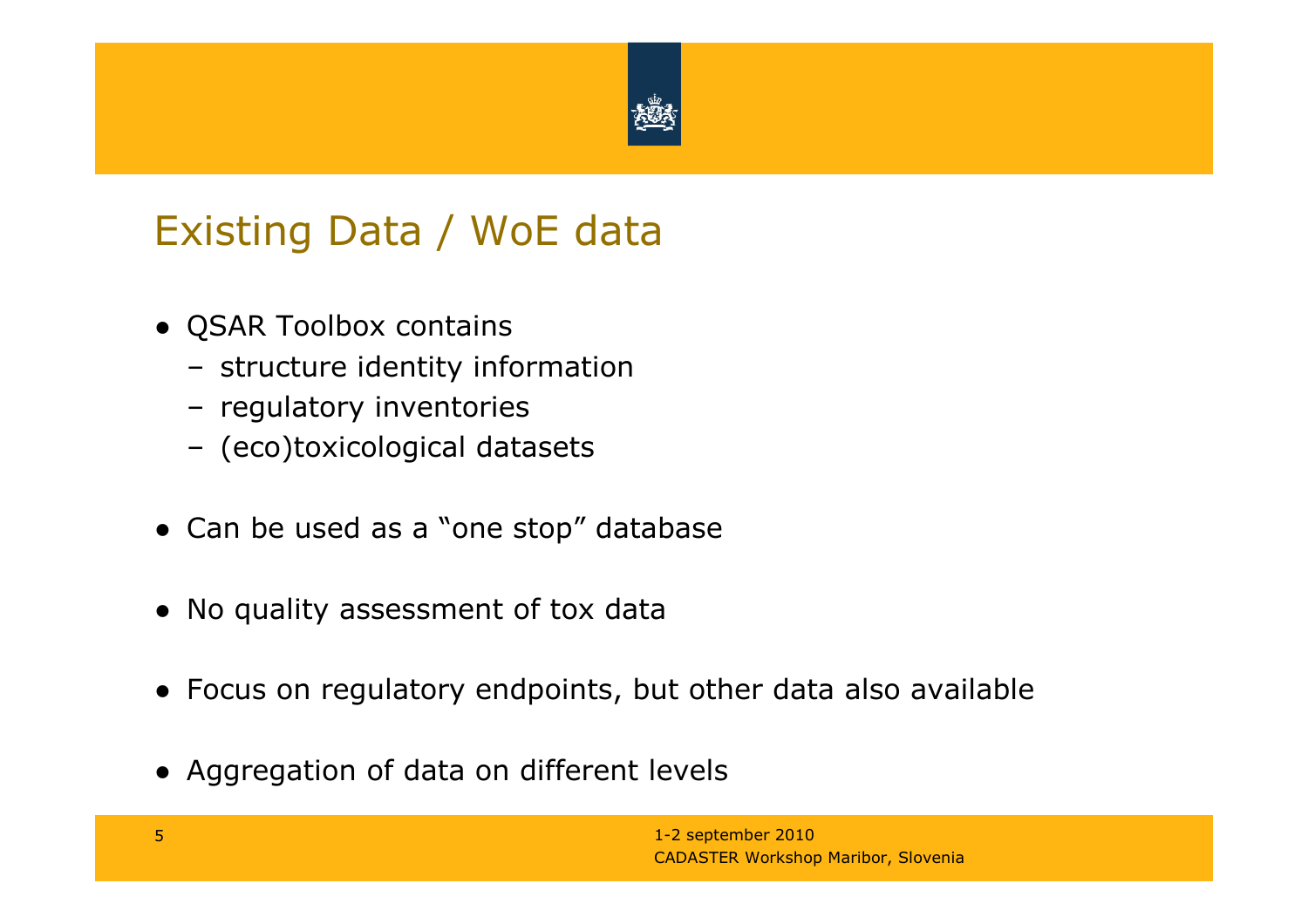

## Example Existing Data:

- fragrance substances<br>。 sinnamaldebude and
- cinnamaldehyde, and
- para-methoxy cinnamaldehyde<br>。fich texisity
- fish toxicity



cinnamaldehydeCAS RN 104-55-2



4-methoxy cinnamaldehydeCAS RN 1963-36-6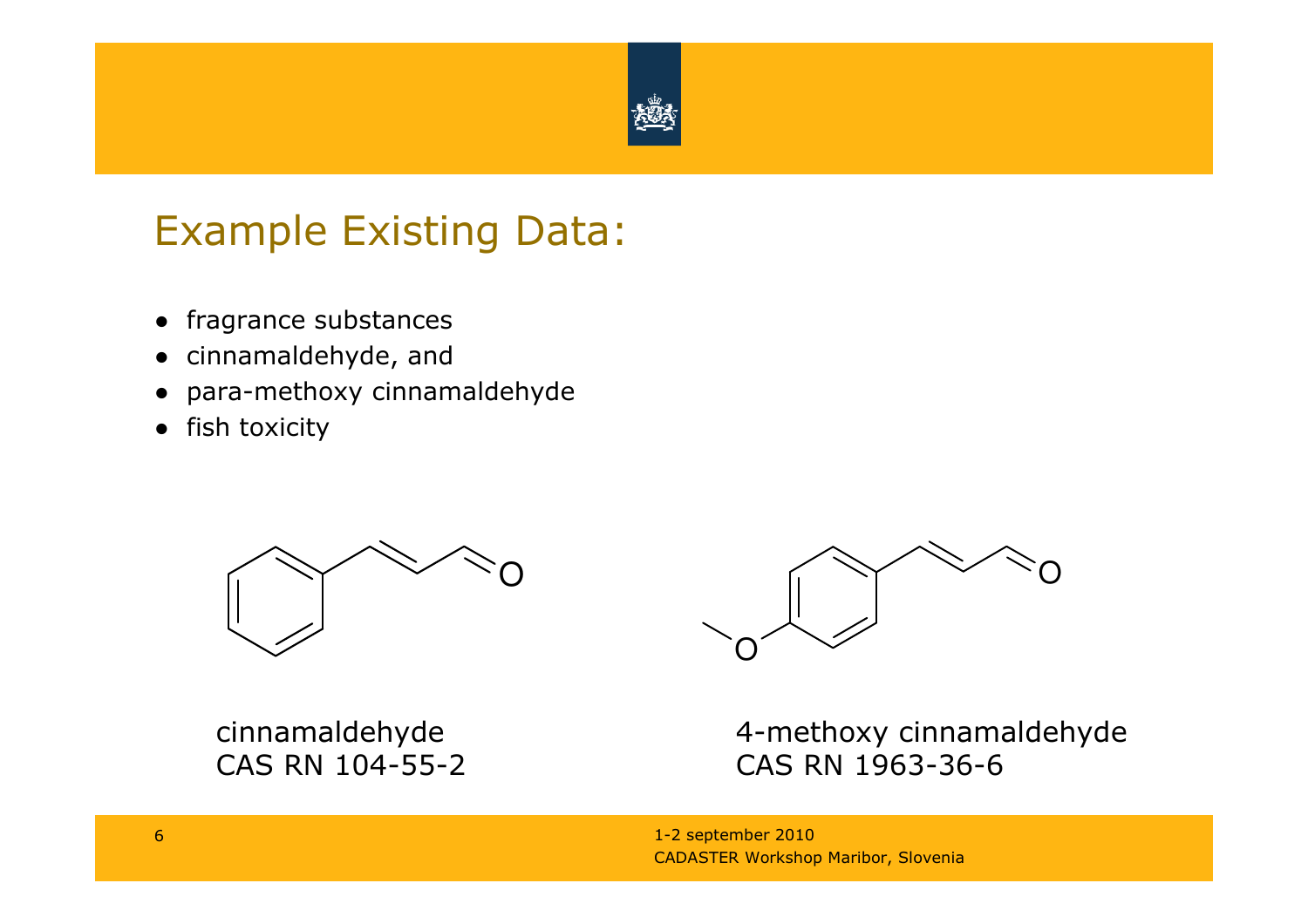

#### The QSAR Toolbox

- Available Models (QSARs):
	- EPA EPISUITE models
	- 4 ex-ECB fish tox models
	- Bintein fish Bioconcentration
	- Chemaxon pKa models
	- BfR skin/eye irritation
	- DANISH EPA QSAR Database models
	- some MultiCASE models (HIA, ERBA, logP, WS, pKa, bacterial tox)
	- EXAMPLE: QSAR predictions for cinnamaldehydes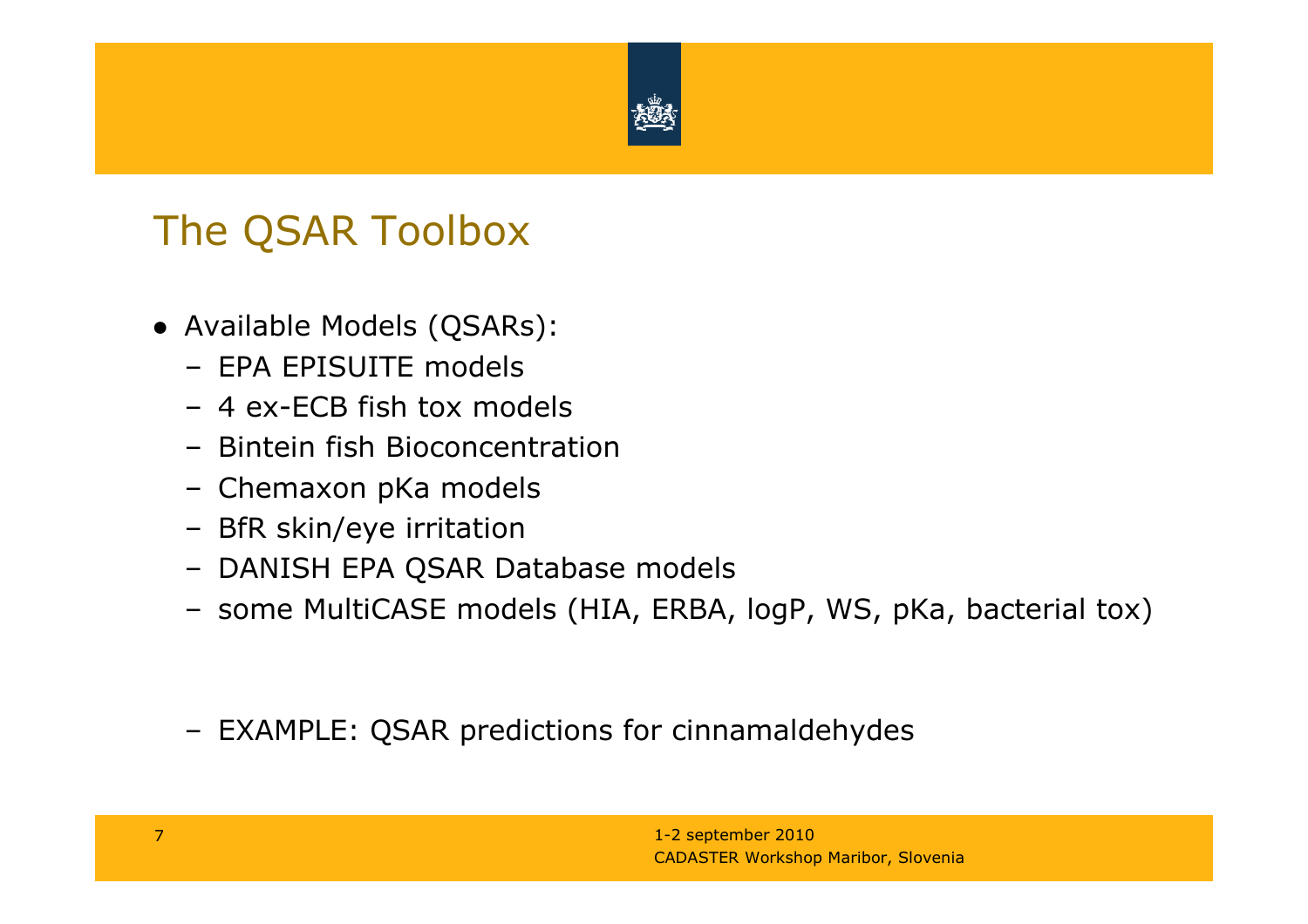

#### Read Across

- select similar substances<br>● sesume similar prepartie
- assume similar properties
- Useful for (very) similar substances, e.g.



- Useful for yes/no endpoints, absence of effect
	- e.g. skin sensitizer, reproductive toxicity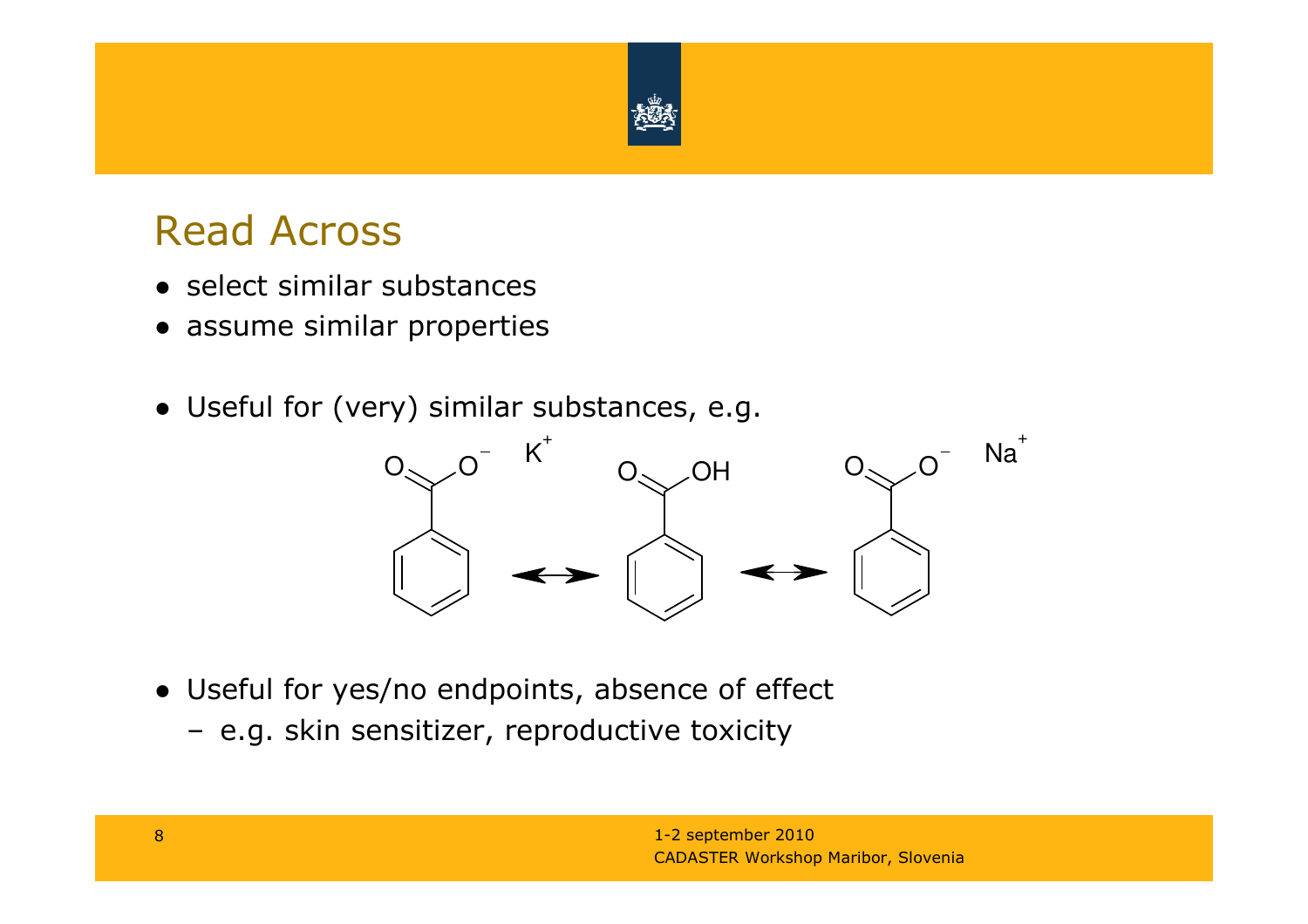

## Example of READ ACROSS in Toolbox

- 4-methoxycinnamaldehyde
- fish toxicity, LC50, 96 hours
- use most similar substances profile: protein binding potency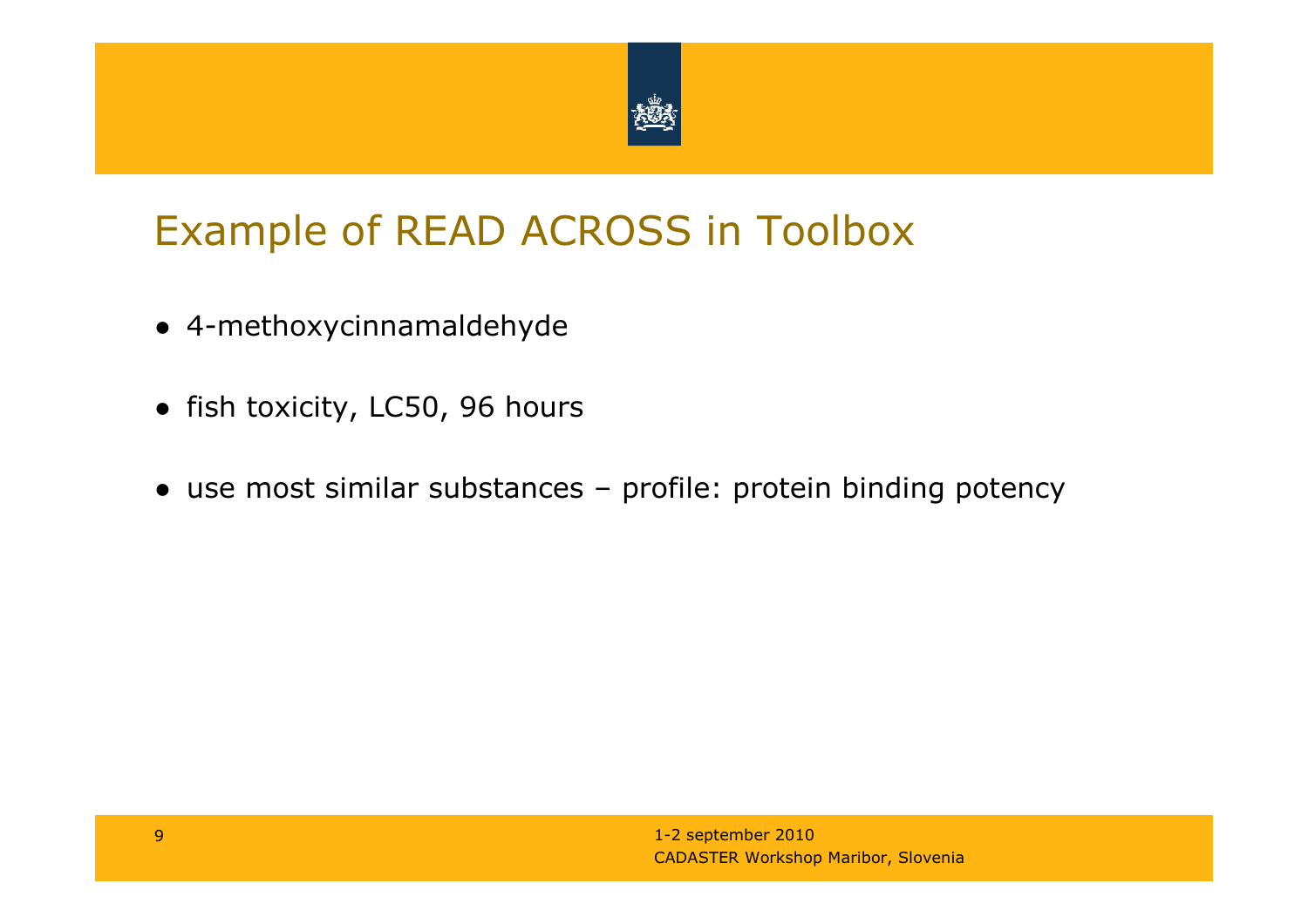

# What is a category (1)? (OECH, HPV program)

- Officially<br>e "a aro
	- "a group of chemicals whose physicochemical and human health and/or environmental toxicological properties and/or environmental fate properties are likely to be similar or follow a<br>regular pattern as a result of structural similarity (or other regular pattern as a result of structural similarity (or other  $\boldsymbol{s}$ imilarity characteristic)" (оєср & rеасн)
- Historically, inclusion of chemicals in a category depended on<br>← Commercial interests
	- Commercial interests<br>– Data availability
	- Data availability<br>– Similarity in tox
	- Similarity in toxicological properties (!)
- Result<br>← Cat
	- Categories do not reflect any toxicological relevance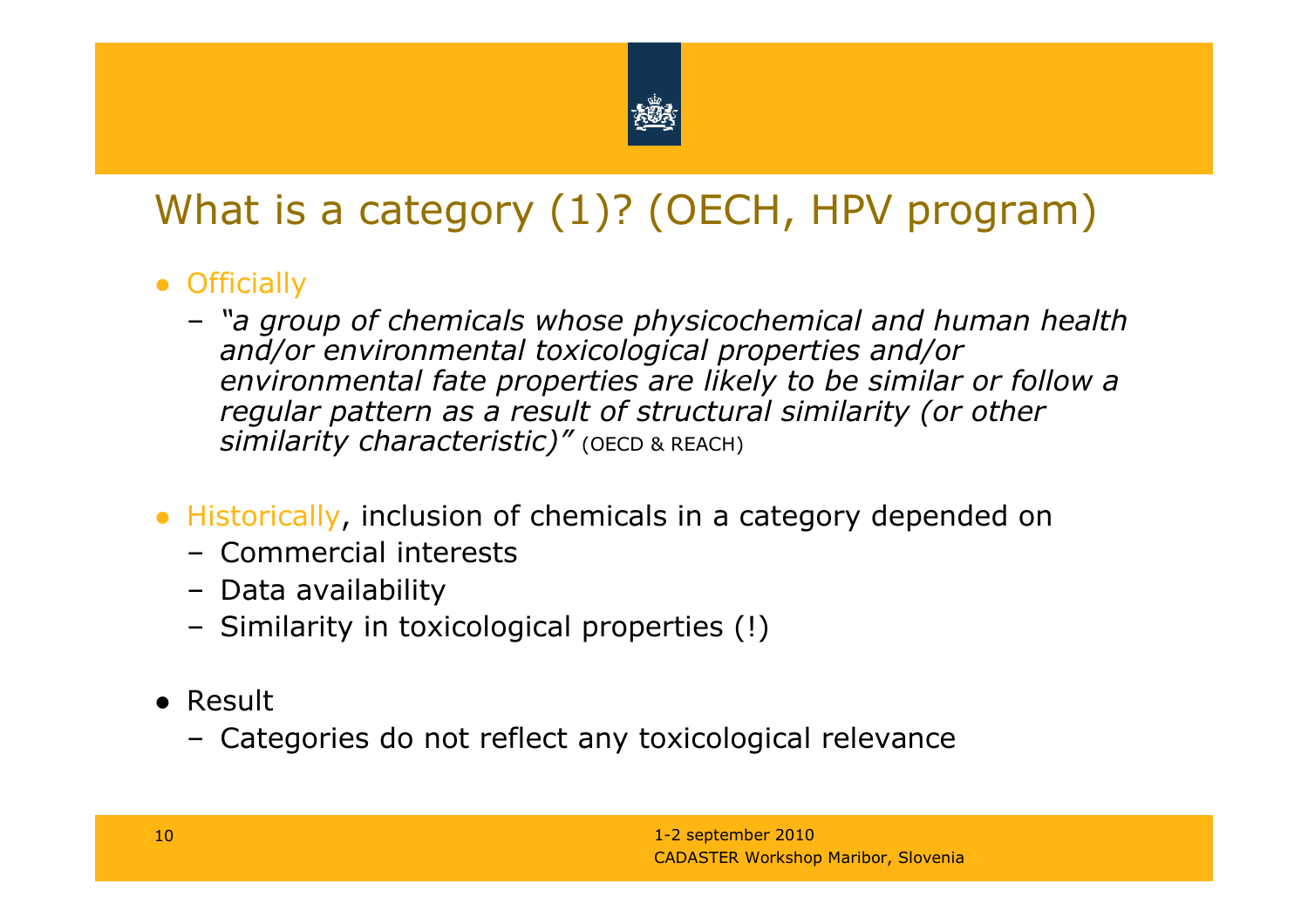

## What is a category (2)?

● OECD category of monoethylene glycol ethers

| <b>Category member</b>              | <b>Abbreviation</b> | <b>Structure</b> |
|-------------------------------------|---------------------|------------------|
| Ethylene glycol propyl ether        | <b>EGPE</b>         |                  |
| Ethylene glycol butyl ether         | EGBE                |                  |
| Ethylene glycol butyl ether acetate | <b>EGBEA</b>        |                  |
| Ethylene glycol hexyl ether         | EGHE                | HО               |

- Category definition?
- Category boundaries?<br>● Category characteristi
- Category characteristics?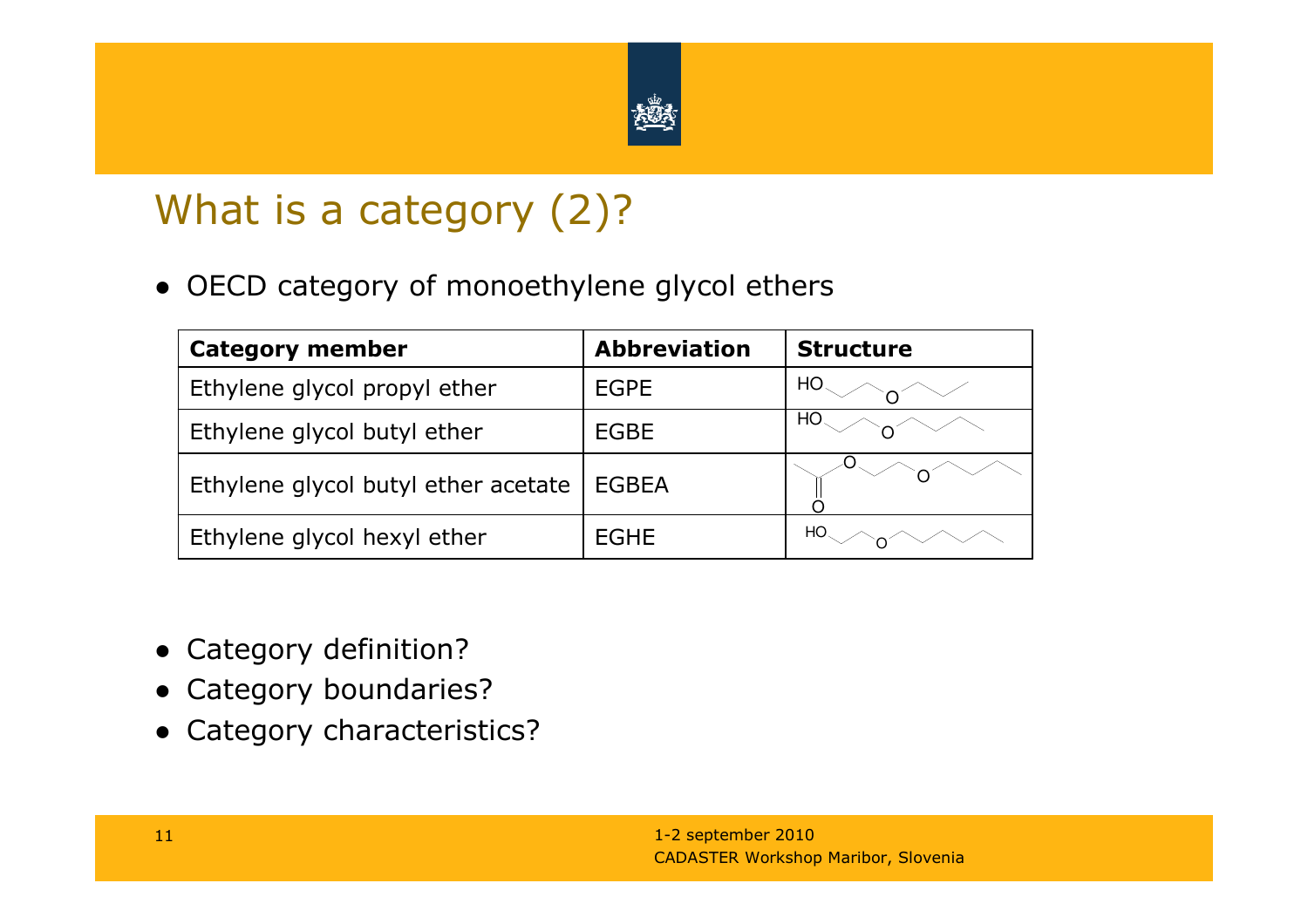

# CATEGORY APPROACH – in OECD QSAR Toolbox

Essentially a mechanism based (pre-)QSAR approach:



- Enter chemical of interest (Input)<br>● Charactorize your target substance (Arefilin
- Characterize your target substance (Profiling)
- Retrieve all available data

- Retrieve all available data (Endpoint) Establish a Category (training set) using mechanistical information (profiles) (Category Definition)<br>Filter dataset (Data Gap Filling)
- Filter dataset
- Filter dataset (Data Gap Filling) Apply Read Across, Trend Analysis (= category)
- Or export dataset for more advanced QSAR modelling
- Document all steps leading to prediction (Report)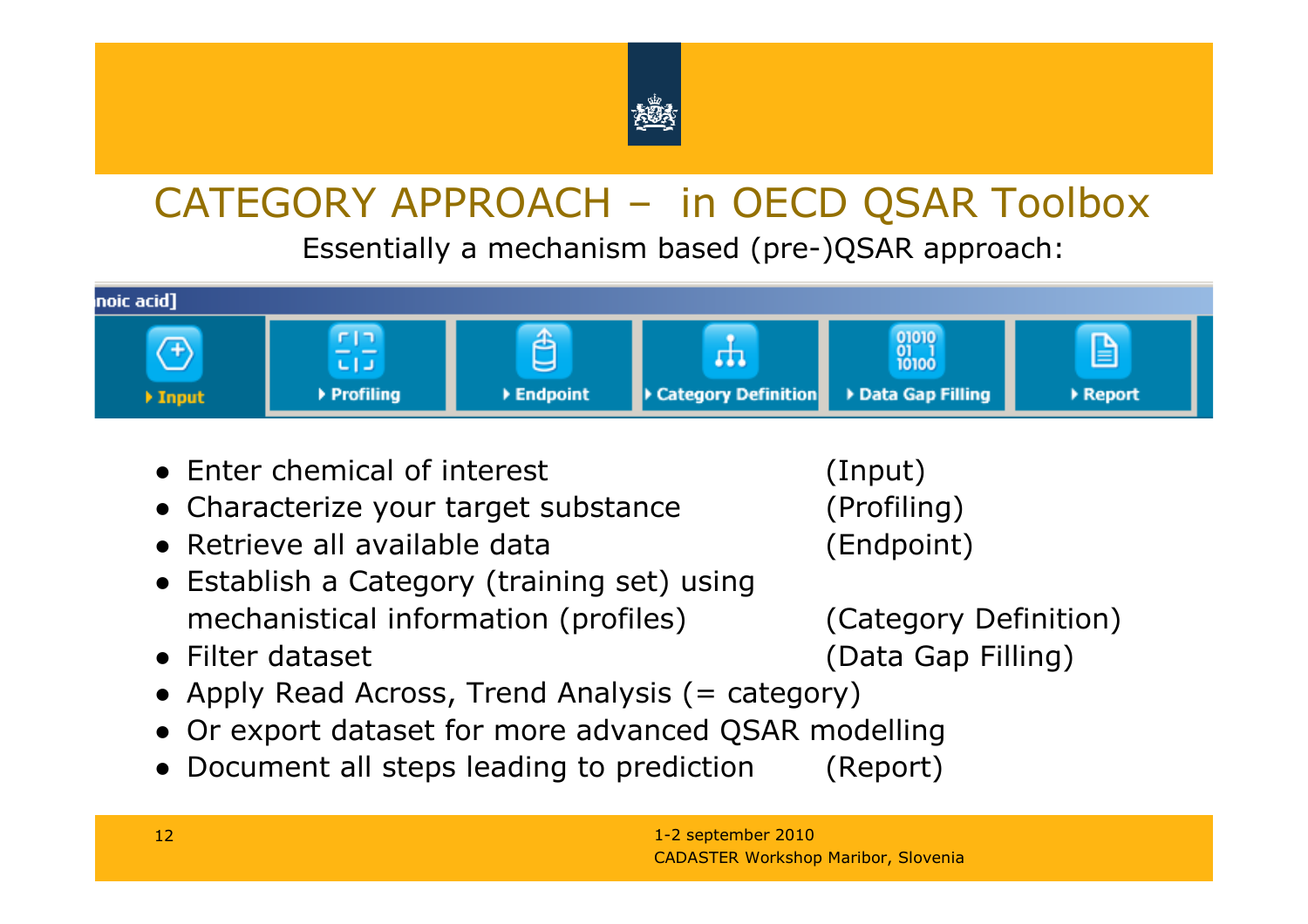

#### Example:

- (per)fluorinated compounds
- Bioaccumulation
- PFOS, PFOA shown to have high affinity<br>
for hinding to B linearatoing, albumin for binding to B-lipoproteins, albumin, and liver fatty acid-binding protein
- $\bullet \rightarrow$  Protein binding profile (category)



perfluorobutanoic acid (PFBA) CAS RN 375-22-4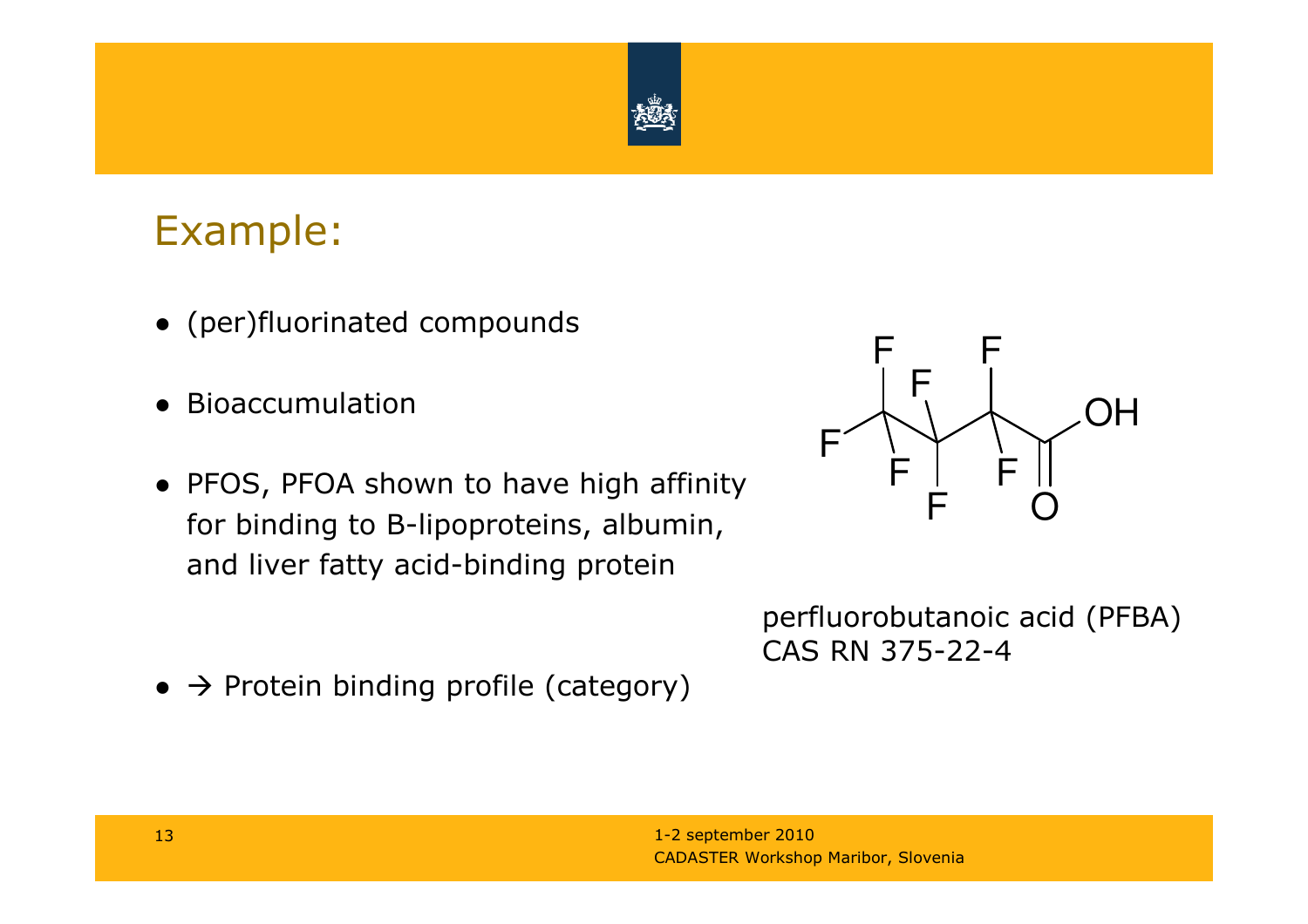

# QSAR Toolbox - CADASTER

- import own datasets<br>• compare data
- compare data
- reproduce own QSARs<br>● compare results
- compare results<br>● croate vour ewn
- create your own profiles
- donate datasets
- donate QSARs
- donate QSAR domain<br>information → profile information  $\rightarrow$  profile